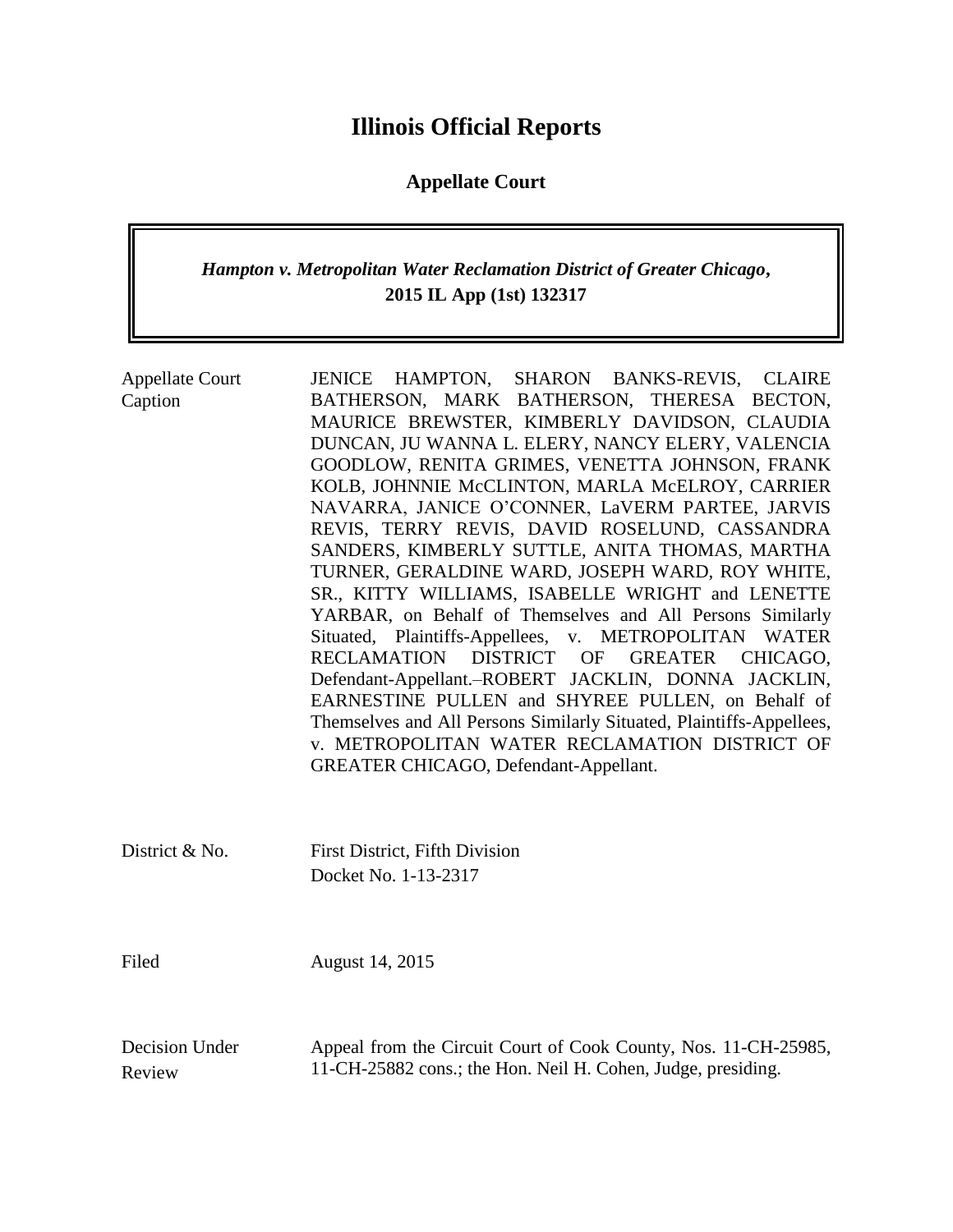| Judgment             | Certified question answered; case remanded.                                                                                                                                    |
|----------------------|--------------------------------------------------------------------------------------------------------------------------------------------------------------------------------|
| Counsel on<br>Appeal | Ronald M. Hill, Lisa Luhrs Draper, James J. Zabel, and Ellen M.<br>Avery, all of Metropolitan Water Reclamation District of Greater<br>Chicago, of Chicago, for appellant.     |
|                      | Glen J. Dunn, Jr., and Joel T. Finch, both of Glen J. Dunn $\&$<br>Associates, Ltd., and Jeffrey Grant Brown, of Jeffrey Grant Brown,<br>P.C., both of Chicago, for appellees. |
| Panel                | JUSTICE GORDON delivered the judgment of the court, with<br>opinion.                                                                                                           |

Presiding Justice Palmer and Justice Reyes concurred in the judgment and opinion.

#### **OPINION**

¶ 1 On July 22, 2011, the plaintiffs, Jenice Hampton, Sharon Banks-Revis, Claire Batherson, Mark Batherson, Theresa Becton, Maurice Brewster, Kimberly Davidson, Claudia Duncan, Ju Wanna L. Elery, Nancy Elery, Valencia Goodlow, Renita Grimes, Venetta Johnson, Frank Kolb, Johnnie McClinton, Marla McElroy, Carrier Navarra, Janice O'Conner, LaVerm Partee, Jarvis Revis, Terry Revis, David Roselund, Cassandra Sanders, Kimberly Suttle, Anita Thomas, Martha Turner, Geraldine Ward, Joseph Ward, Roy White, Sr., Kitty Williams, Isabelle Wright and Lenette Yarbar, on behalf of themselves and all others similarly situated, filed a complaint against the Metropolitan Water Reclamation District of Greater Chicago (District). The complaint alleged that the plaintiffs' private property was damaged and/or destroyed by flooding following a heavy rainfall on July 23-24, 2010. The complaint alleged that the defendant's control and management of the Chicago Area Waterways System was responsible for the flooding and the resulting damage and/or destruction of their property.

¶ 2 Count I of the complaint sought damages under section 19 of the Metropolitan Water Reclamation District Act (70 ILCS 2605/19 (West 2010)) (Act). Count II of the complaint alleged that the plaintiffs' private property was taken and damaged by the defendant for public use without just compensation in violation of the Illinois Constitution. Ill. Const. 1970, art. I, § 15. The plaintiffs alleged specifically as follows:

> "a. The [defendant] utilized the above-referenced flood-relief mechanism to prevent flooding in parts of the greater Chicago area and caused significant flooding to the private property of the plaintiffs.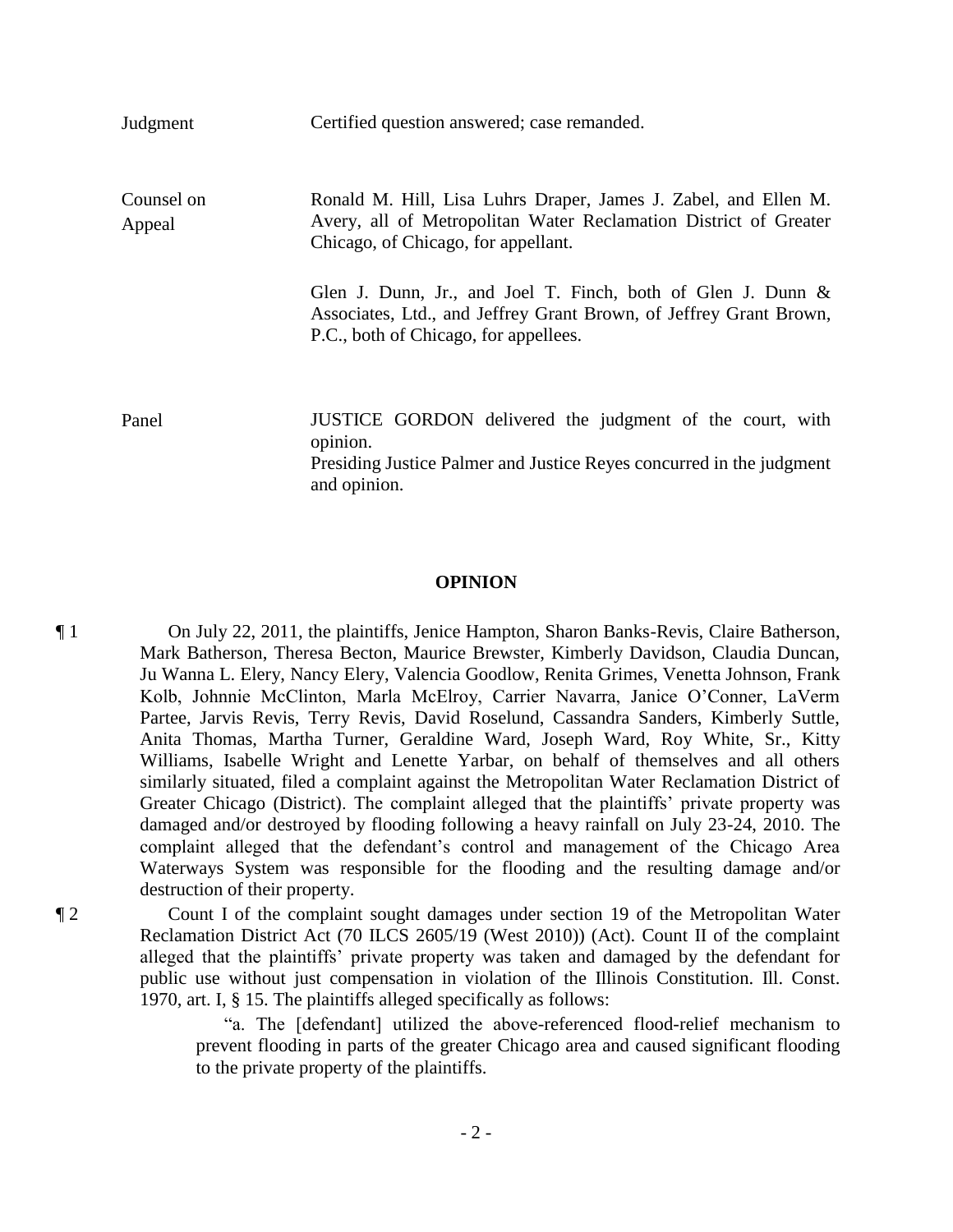b. Members of the class were deprived of the use of their homes from backup from the public sewers and overtopping of Addison Creek and Salt Creek.

 c. Homes, personal belongings, basements, and other private property were damaged or destroyed from the flooding, backup from the public sewers, and the overtopping of Addison Creek and Salt Creek.

 d. The [defendant] did not compensate the plaintiffs for the deprivation or damage to their homes."

¶ 3 The defendant filed a combined motion to dismiss the complaint pursuant to section 2-619.1 of the Code of Civil Procedure (735 ILCS 5/2-619.1 (West 2010)) (the Code). Pursuant to section 2-615 of the Code (735 ILCS 5/2-615 (West 2010)), the circuit court dismissed count I with prejudice. The court denied the motion as to count II. The court rejected the defendant's contention that temporary flooding was not a taking under the Illinois Constitution as the Illinois Supreme Court held in *People ex rel. Pratt v. Rosenfield*, 399 Ill. 247 (1948). The court determined that under *Arkansas Game & Fish Comm'n v. United States*, 568 U.S. \_\_\_, 133 S. Ct. 511 (2012) whether temporary flooding constituted a taking could not be decided as a matter of law.

¶ 4 On July 25, 2011, the plaintiffs, Robert Jacklin, Donna Jacklin, Earnestine Pullen and Shyree Pullen, on behalf of themselves and all others similarly situated, filed a complaint identical to the one filed in this case against the defendant. The defendant's motion to dismiss the Illinois constitutional claim had likewise been denied in that case. The circuit court granted the defendant's motion to consolidate the two cases.

¶ 5 The court denied the defendant's motion for reconsideration, but granted its motion to certify the following question for immediate appeal pursuant to Illinois Supreme Court Rule 308(a) (eff. Feb. 26, 2010):

> "Does *Arkansas Game and Fish Commission v. U.S.*[,] 133 S. Ct. 511 (2012) overrule the Illinois Supreme Court's holding in *People ex rel. Pratt v. Rosenfield*, 399 Ill. 247 (1948) that temporary flooding is not a taking?"

¶ 6 On July 23, 2013, the defendant filed its petition for leave to appeal which was granted by this court on August 7, 2013. On October 23, 2013, this court granted leave to the Village of Glenview, the Illinois Association of Wastewater Agencies and the Illinois Municipal League to file *amicus curiae* briefs.

#### ¶ 7 ANALYSIS

### ¶ 8 I. Standard of Review

¶ 9 "Illinois Supreme Court Rule 308 provides a remedy of permissive appeal from interlocutory orders where the trial court has deemed that they involve a question of law as to which there is substantial ground for difference of opinion and where an immediate appeal from the order may materially advance the ultimate termination of the litigation." *Goodman v. Hanson*, 408 Ill. App. 3d 285, 292 (2011) (citing Ill. S. Ct. R. 308 (eff. Feb. 1, 1994)). Legal questions presented in a Rule 308 appeal are reviewed *de novo*. *Goodman*, 408 Ill. App. 3d at 292. *De novo* consideration means that the reviewing court performs the same analysis that a trial judge would perform. *Khan v. BDO Seidman, LLP*, 408 Ill. App. 3d 564, 578 (2011).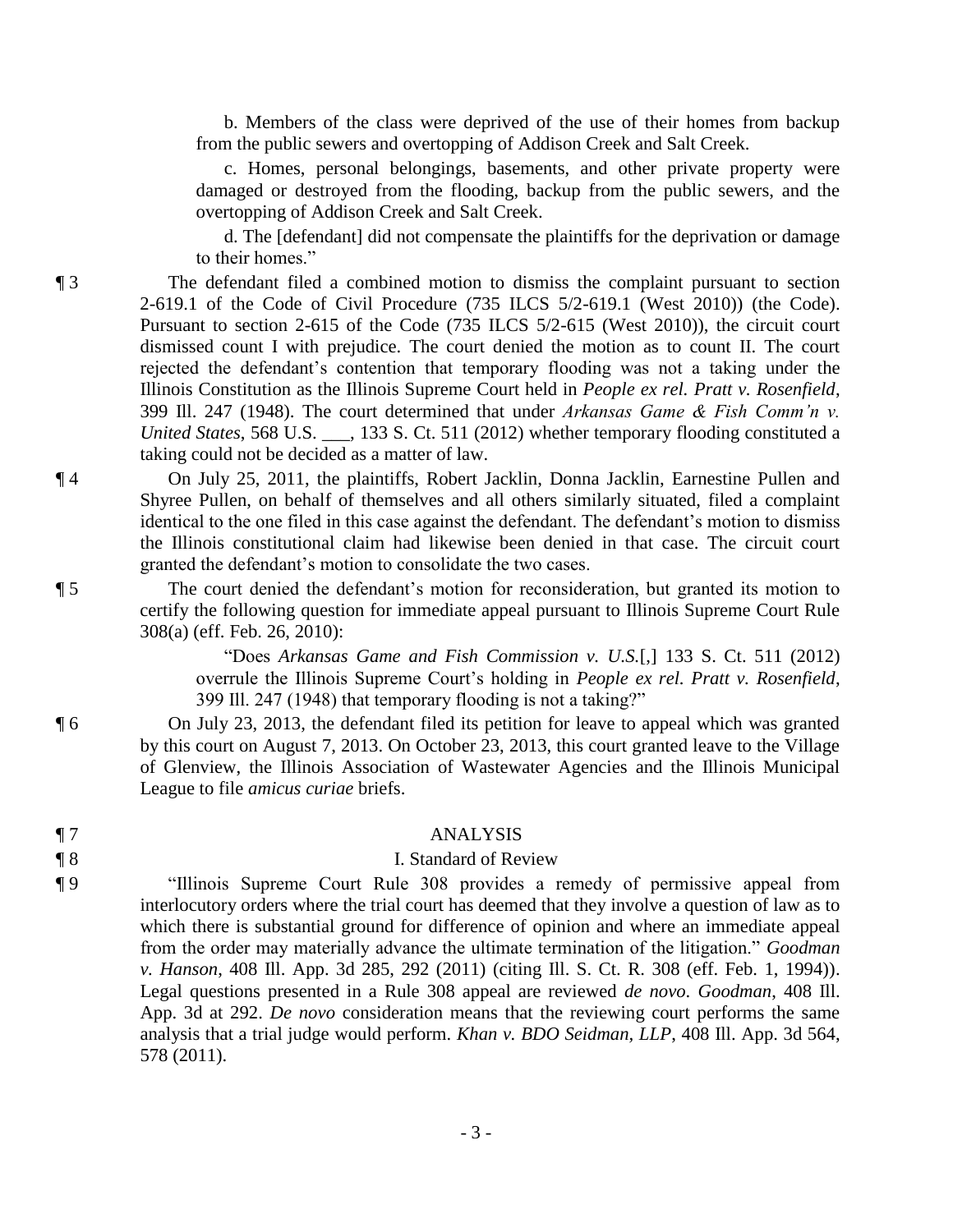### ¶ 10 II. Discussion

- ¶ 11 As an initial matter, defendant claims that plaintiffs failed to allege that the District intentionally created the flooding, and that therefore this case is factually distinguishable from *Arkansas Game & Fish Comm'n.* However, under Rule 308, we will only answer a question of law and do not make factual determinations. *Goodman*, 408 Ill. App. 3d at 292; see also *Dowd & Dowd, Ltd. v. Gleason*, 181 Ill. 2d 460, 469 (1998); *Eshaghi v. Hanley Dawson Cadillac Co.*, 214 Ill. App. 3d 995, 998 (1991). The question certified by the trial court asks only whether our Illinois Supreme Court's case of *People ex rel. Pratt v. Rosenfield*, 399 Ill. 247 (1948) has been overruled by the United States Supreme Court's case of *Arkansas Game & Fish Comm'n v. United States*, 568 U.S. \_\_\_, 133 S. Ct. 511 (2012). The answer to this question does not require us to analyze the merits of plaintiffs' case and we will not do so. Accordingly, we will not address if the plaintiffs' case is factually distinguishable from *Arkansas Game & Fish Comm'n*, we will only address if the United States Supreme Court's decision in *Arkansas Game & Fish Comm'n* overrules the Illinois Supreme Court's holding in *Pratt* that temporary flooding can never constitute a taking.
- ¶ 12 Both the United States Constitution and the Illinois Constitution prohibit the taking of private property for public use without paying just compensation. *City of Chicago v. Prologis*, 236 Ill. 2d 69, 77 (2010). "[T]he fifth amendment to the United States Constitution, made applicable to the states through the fourteenth amendment, provides that private property shall not 'be taken for public use, without just compensation.' " *Prologis*, 236 Ill. 2d at 77 (quoting U.S. Const., amend. V). "The Illinois Constitution of 1970 states: 'Private property shall not be taken or damaged for public use without just compensation \*\*\*.' " *Prologis*, 236 Ill. 2d at 77-78 (quoting Ill. Const. 1970, art. I, § 15). Private property includes real, personal, tangible and intangible property. *Prologis*, 236 Ill. 2d at 78.
- ¶ 13 "Illinois courts, not federal courts, are the arbiters of state law. No federal court can interpret the meaning of our state constitutional provisions." *Hope Clinic for Women, Ltd. v. Flores*, 2013 IL 112673, ¶ 79. The plaintiffs' taking claim did not invoke the fifth amendment of the United States Constitution. Nonetheless, when a provision in the state constitution is identical to or synonymous with the federal constitutional provision, Illinois follows a limited lockstep approach when construing the provision. *People v. Caballes*, 221 Ill. 2d 282, 309 (2006). Under the limited lockstep approach, where the provisions are identical or nearly identical, the reviewing court interprets state constitutional provisions consistently with the United States Supreme Court's interpretation of their federal constitutional counterparts unless there is some reason, such as the language of the provision, the convention debates and committee reports, or state custom and practice that indicate that the state provision is to be construed differently. *Hope Clinic for Women*, 2013 IL 112673, ¶ 83.
- ¶ 14 The Illinois takings clause provides protection greater than that of its federal counterpart. *International College of Surgeons v. City of Chicago*, 153 F.3d 356, 363 (7th Cir. 1998). The greater protection stems from the fact that the Illinois takings clause not only guards against a governmental taking of private property but also guards against governmental damage to private property. *International College of Surgeons*, 153 F.3d at 363.

¶ 15 We first turn to the progression of Illinois law regarding takings clause jurisprudence for temporary flooding. Prior to the adoption of the 1870 Illinois Constitution, property owners had no claim for damages caused by the construction or maintenance of a public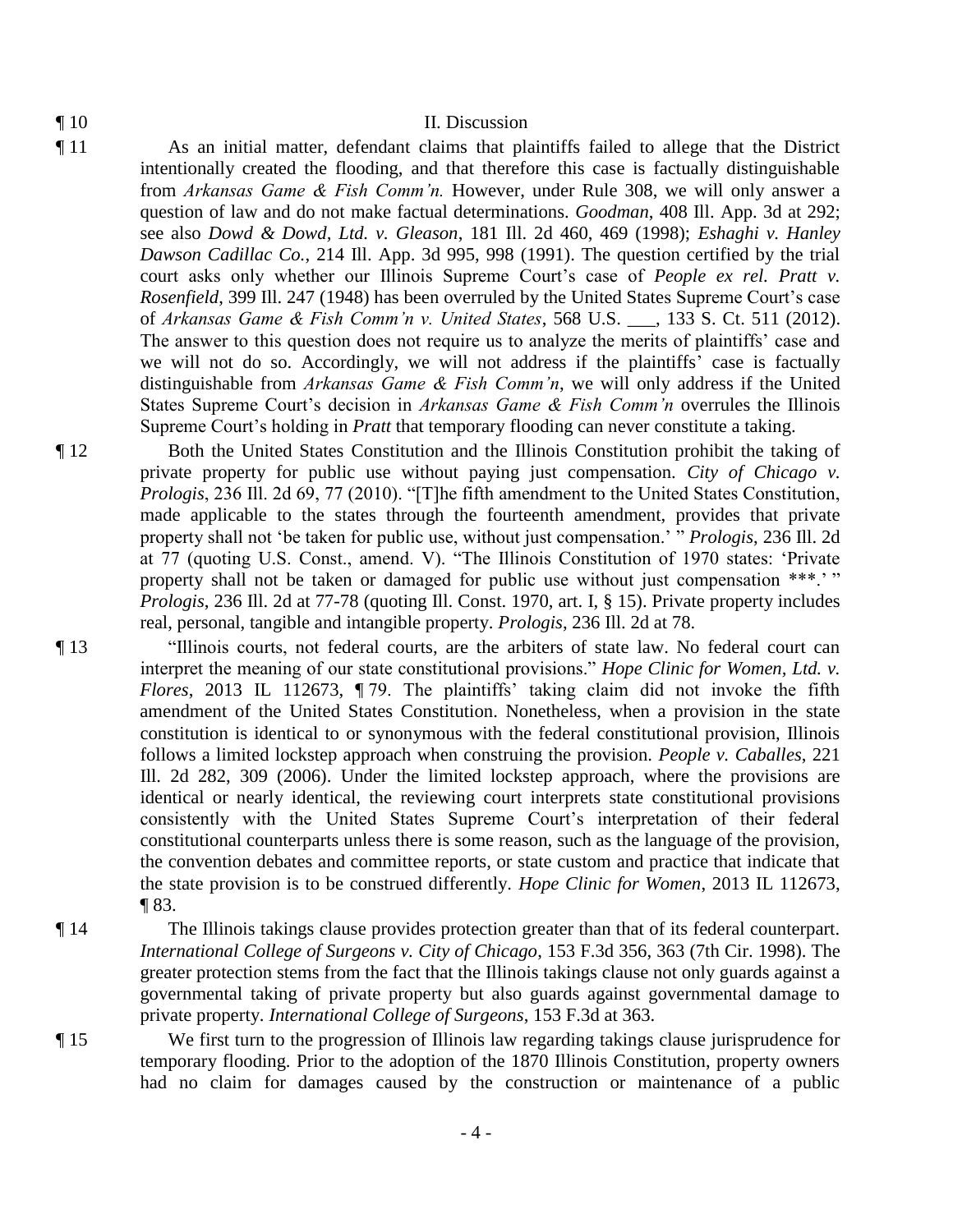improvement unless there had been a physical invasion of the property. This was true even where property was rendered practically valueless. *Horn v. City of Chicago*, 403 Ill. 549, 554 (1949). The framers of the 1870 Illinois Constitution added the provision that "private property should not be damaged for public use without just compensation." *Horn*, 403 Ill. at 554. "It is under this last constitutional provision, and none other, that a landowner may claim compensation for the destruction or disturbance of easements of light and air, and of accessibility, or of such other intangible rights as he enjoys in connection with, and as incidental to, the ownership of the land itself." *Horn*, 403 Ill. at 554-55.

- ¶ 16 In *People ex rel. Pratt v. Rosenfield*, 399 Ill. 247 (1948), the owners of improved property filed an amended complaint for a writ of *mandamus* seeking to compel the defendants to pay damages under the takings clause of the Illinois Constitution (then Ill. Const. 1870, art. II, § 13). The plaintiffs alleged that the defendants' removal of an old viaduct and the construction of a new one changed the street elevation and caused their property to flood. In order to continue the present use of the properties, the plaintiffs alleged that it was necessary to change the buildings' floor levels to afford street access and to prevent further flooding of their property. The plaintiffs further alleged that the flooding made their improved properties unfit for their purposes and damaged the equipment, machinery and supplies used in their businesses. The trial court dismissed the amended complaint. The plaintiffs filed a direct appeal to the supreme court.
- ¶ 17 On review, our supreme court upheld the dismissal of the amended complaint. The court noted that "an abutting property owner is not entitled to have condemnation proceedings instituted to determine damages to his property occasioned by public improvement where no part of his property is taken." *Pratt*, 399 Ill. at 250. The plaintiffs failed to allege that the surface water remained in the building, and therefore, the flooding did not amount to a physical taking of the property. *Pratt*, 399 Ill. at 251-52. Where no physical taking of the property occurred, the plaintiffs' remedy was an action at law for damages. *Pratt*, 399 Ill. at 251. See *Patzner v. Baise*, 133 Ill. 2d 540 (1990) (where the claims were for damage to personal property and interference with access to the real property and there was no physical taking of the property, the property owner was not entitled to eminent domain proceedings for compensation; the remedy was a complaint for damages).
- ¶ 18 In *Luperini v. County of DuPage*, 265 Ill. App. 3d 84 (1994), the landowners filed a complaint for a writ of *mandamus* to compel the institution of condemnation proceedings. The landowners alleged that the construction of a sewer pipe caused their property to flood and constituted a physical invasion of their property tantamount to an unconstitutional taking. Relying on *Pratt* and its progeny, the reviewing court held that "[b]ecause eminent domain law distinguishes between property that has been physically taken and property that has been damaged [citation], the property owner cannot, by *mandamus*, compel the institution of eminent domain proceedings where no part of the land is taken." *Luperini*, 265 Ill. App. 3d at 89. Whether a taking has occurred turns on the "temporal nature of the inundation." *Luperini*, 265 Ill. App. 3d at 89. Temporary accumulations of water caused by the construction of the sewer pipe did not constitute a taking without compensation. *Luperini*, 265 Ill. App. 3d at 89.
- ¶ 19 Despite the additional protections afforded by the Illinois takings clause, in *Pineschi v. Rock River Water Reclamation District*, 346 Ill. App. 3d 719 (2004), the reviewing court noted that the "Illinois takings law appears to track federal takings law insofar as pertinent here," and treated the federal and the Illinois takings clauses as a single theory of recovery.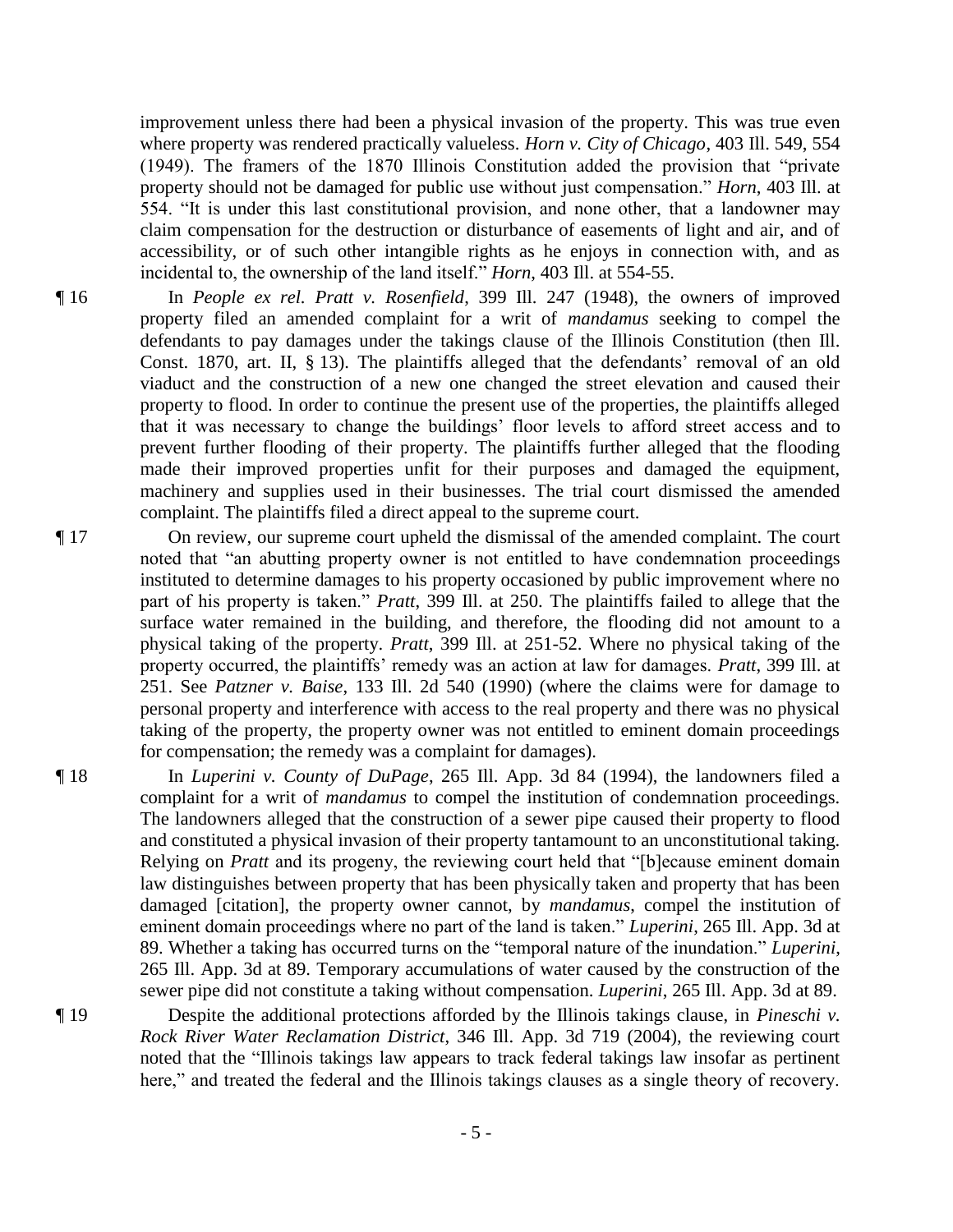*Pineschi*, 346 Ill. App. 3d at 725. See *Henderson v. City of Columbus*, 827 N.W.2d 486, 493 (Neb. 2013) (even though the takings clause of the state constitution provided broader protection than the federal constitution, in analyzing compensable taking or damaging for public use claims, the reviewing court treated federal and state constitutional law as coterminous).

¶ 20 In *Pineschi*, the plaintiff brought an action for damages, alleging that the Rock River Water Reclamation District's actions caused a sewage backup into his home, forcing his family to vacate the premises for several days. The District failed to appear, and the trial court entered a default judgment and awarded damages to the plaintiff. The appellate court upheld the trial court's denial of the District's section 2-1401 motion to vacate the default judgment (735 ILCS 5/2-1401 (West 2000)) on the ground that the District failed to establish a meritorious defense under the takings clauses of the United States and Illinois Constitutions.

¶ 21 Treating the federal and the Illinois takings clauses as a single theory of recovery, but without distinguishing *Pratt* or otherwise addressing the holding in that case, the court held that the allegation that the District's acts caused a sewage backup, resulting in so much damage that the plaintiff and his family were forced to evacuate their residence for several days, constituted a taking requiring compensation even though the deprivation was temporary rather than permanent. *Pineschi*, 346 Ill. App. 3d at 727 (citing *First English Evangelical Lutheran Church of Glendale v. County of Los Angeles, California*, 482 U.S. 304, 318 (1987)).

¶ 22 We now turn to *Arkansas Game & Fish Comm'n*. In *Arkansas Game & Fish Comm'n*, the Arkansas Game and Fish Commission (Commission) sued the government alleging that over a six-year period, authorized temporary deviations from a water control plan instituted by the United States Army Corps of Engineers caused flooding, which resulted in the destruction of timber, changes in the character of the terrain and necessitated costly reclamation measures. The Commission maintained that the temporary deviations constituted a taking of property entitling the Commission to compensation. Following a bench trial, the Court of Federal Claims ruled in favor of the Commission and awarded damages. *Arkansas Game & Fish Comm'n v. United States*, 87 Fed. Cl. 594 (Fed. Cl. 2009). On review, the Federal Circuit Court reversed. From its review of prior United States Supreme Court decisions, the court determined that flooding cases were treated differently than other takings cases. The court concluded that government-induced flooding gave rise to a taking claim only if the flooding was permanent or inevitably recurring. *Arkansas Game & Fish Comm'n v. United States*, 637 F.3d 1366, 1378 (Fed. Cir. 2011).

¶ 23 The Supreme Court reversed the Federal Circuit Court's judgment. Based on its own review of its precedents in which it had held that government-induced flooding could constitute a taking and that takings need not be permanent to be compensable, the Court determined that the temporary duration of a government-induced flood did not determine its compensability. The Court maintained that it had never authorized a "blanket temporary-flooding exception to our Takings Clause jurisprudence," and declined to create one in the present case. *Arkansas Game & Fish Comm'n*, 568 U.S. at \_\_\_, 133 S. Ct. at 519-20 (the Court explained that the reference to "permanent invasion of the land" in *Sanguinetti v. United States*, 264 U.S. 146 (1924) was in reference to prior flooding cases, all of which involved permanent rather than temporary flooding, and it was decided prior to the

- 6 -